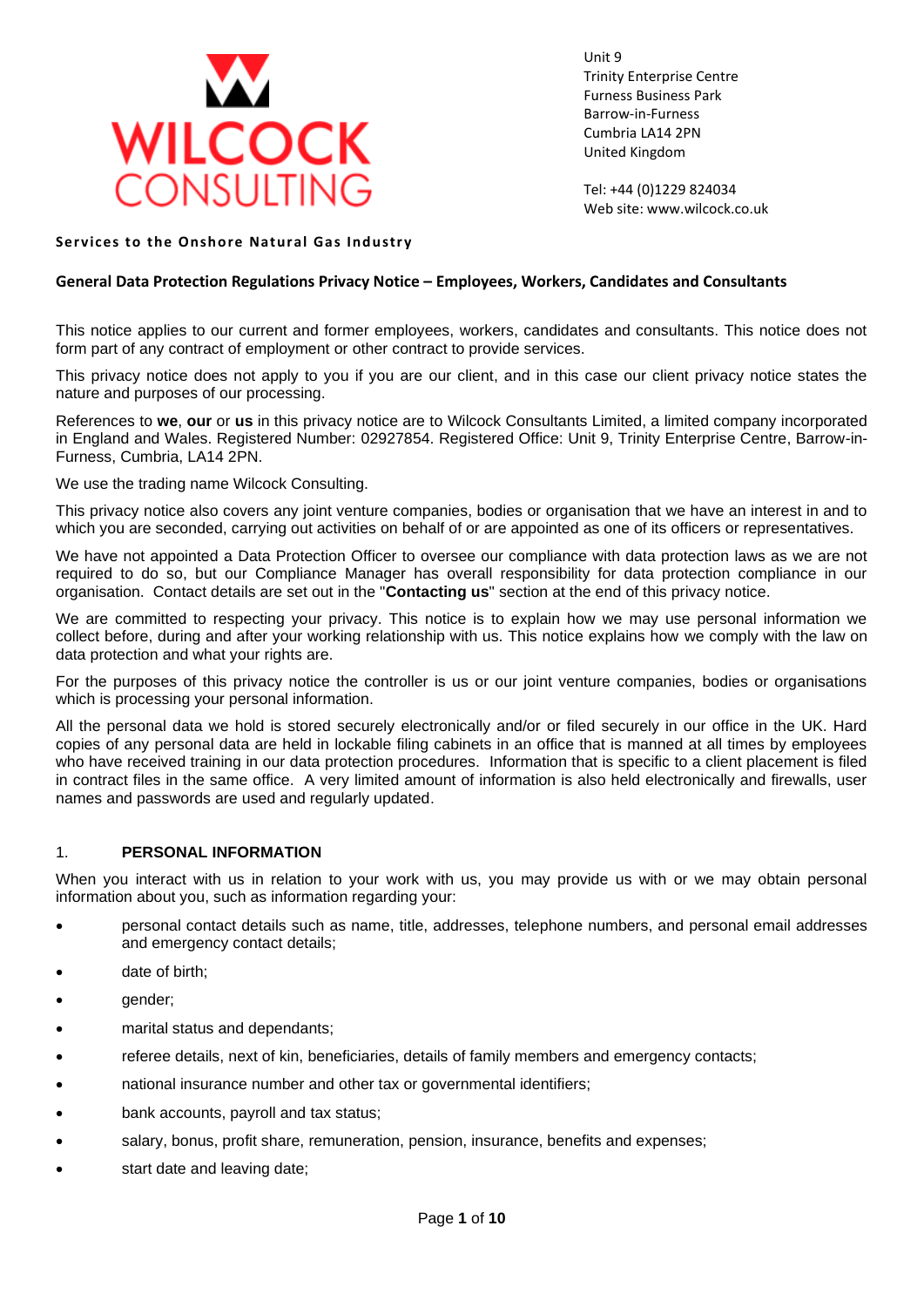- location of employment or workplace;
- attendance history, annual leave;
- driving licence(s) (including copies where we are required to hold such information for identification or insurance purposes where you are to use our vehicles) and vehicle details;
- identification documents and information such as passport, utility bills, identity cards, visas, signature, etc;
- recruitment (including copies of right to work documentation, past employment history, references and other information included in a CV or cover letter or as part of the application process);
- work records (including job titles, work history, working hours, training records and professional memberships, maternity, paternity and compassionate leave) and education and professional records/qualifications;
- compensation history and charity donation preferences;
- performance including that generated through our appraisal systems;
- disciplinary and grievance information;
- movements though CCTV footage and other information obtained through electronic means such as swipecard and key fob records;
- use of our information and communications systems, including the computers and fixed and mobile phones that we allow you to use, passwords, personal identification numbers, IP addresses, user names and other IT system identifying information;
- attendance at events or functions:
- images in video and/or photographic form and voice recordings;
- a log of communications with candidates, workers and consultants by telephone and email
- loans that you have made to us or we have made to you.

Depending on the nature of our interactions with you, there may be certain essential personal information that we must collect from you in relation to your relationship with us. This will vary depending on the relationship we have with you.

We may also ask you for additional personal information which it is optional for you to provide but which will allow us to better tailor our relationship with you. For example, you may provide us with additional contact details to make it easier for us to get in touch with you, or with additional information about your dietary preferences in connection with a social engagement.

We will always aim to make it clear which personal information it is necessary for you to provide and which personal information is optional. However, if you are unsure as to whether you are required to provide any particular piece of personal information please ask.

## 2. **SPECIAL CATEGORIES OF PERSONAL INFORMATION**

We may also collect, store and use the following "special categories" of more sensitive personal information regarding you:

- information about your race or ethnicity, religious beliefs, sexual orientation and political opinions;
- information about your trade union memberships;
- information about your health, including any medical condition, health and sickness records, medical records and health professional information and disability information; and
- biometric information about you, for example fingerprints, retina scans.

We may not collect all of the above types of special category information about you. In relation to the special category personal data that we do process we do so on the basis that:

- the processing is necessary for reasons of substantial public interest, on a lawful basis;
- it is necessary for the establishment, exercise or defence of legal claims;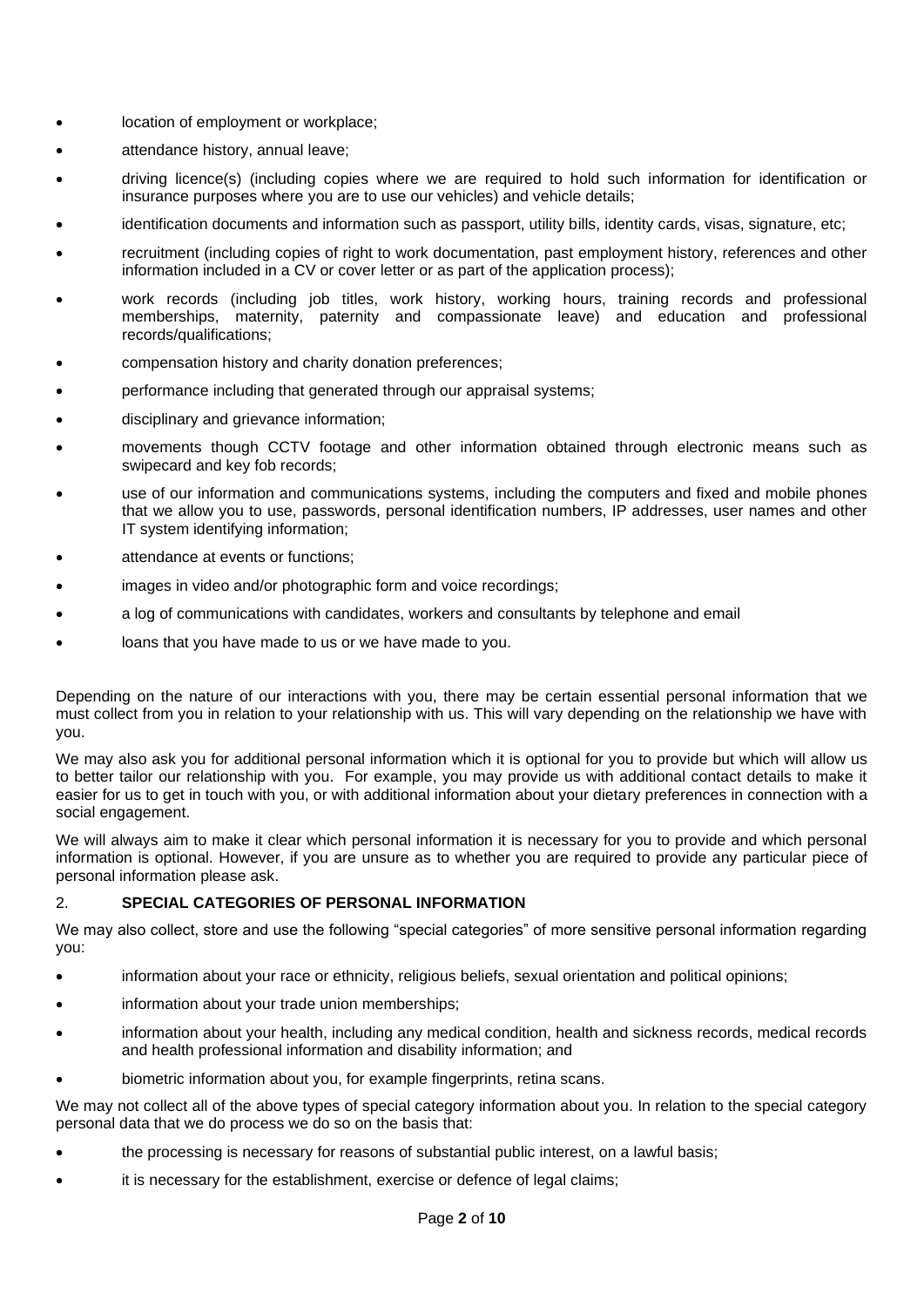- it is necessary for the purposes of carrying out the obligations and exercising our or your rights in the field of employment and social security and social protection law; or
- based on your explicit consent.

In the table below we refer to these as the "special category reasons for processing of your personal data".

For criminal records information in relation to you we process it on the basis of legal obligations or based on your explicit consent.

# 3. **WHERE WE COLLECT YOUR INFORMATION**

We typically collect personal information about employees, workers, candidates and consultants through the application and recruitment process, either directly from candidates or sometimes from an employment agency or background check provider.

We may sometimes collect additional information from third parties including former employers, credit reference agencies or other background check agencies. We will also collect additional personal information in the course of jobrelated activities throughout the period of you working for us, from our advisors or from your advisors.

If you are providing us with details of referees, next of kin, beneficiaries, family members and emergency contacts they have a right to know and to be aware of how what personal information we hold about them, how we collect it and how we use and may share that information. Please share this privacy notice with those of them whom you feel are sufficiently mature to understand it. They also have the same rights as set out in the "**Your rights in relation to personal information**" section below.

## 4. **USES MADE OF YOUR PERSONAL INFORMATION**

The table below describes the main purposes for which we process your personal information, the categories of your information involved and our lawful basis for being able to do this.

| <b>Purpose</b>                                                                                                                                                                                  | <b>Personal information used</b>                                                            | <b>Lawful basis</b>                                                                                                                                                            |  |
|-------------------------------------------------------------------------------------------------------------------------------------------------------------------------------------------------|---------------------------------------------------------------------------------------------|--------------------------------------------------------------------------------------------------------------------------------------------------------------------------------|--|
| Non- 'special categories' of Personal Information                                                                                                                                               |                                                                                             |                                                                                                                                                                                |  |
| Making a decision about your<br>recruitment or appointment and<br>managing the recruitment process<br>and determining the terms on which<br>you work for us and where<br>applicable our clients | All the personal information we collect<br>for the purposes of the recruitment<br>process   | We need this information to be able to<br>perform and administer the<br>recruitment process for you to engage<br>you<br>This is necessary to enter into a<br>contract with you |  |
| Checking you are legally entitled to<br>work in the UK                                                                                                                                          | Personal contact details and<br>identification documents and right to<br>work documentation | We have a legal obligation to do so                                                                                                                                            |  |
| <b>Producing and maintaining business</b><br>records, staff directories, intranets,<br>websites, brochures and other<br>internal and external business<br>documentation and materials           | Personal contact details, location of<br>employment or workplace and<br>employment records  | We have a legitimate interest to<br>maintain up to date business records<br>and materials                                                                                      |  |
| Paying you and, if you are an<br>employee or worker, deducting tax<br>and National Insurance contributions                                                                                      | Personal identifiers and transaction and<br>payment information                             | To be able to manage and perform our<br>contract with you<br>We have a legal obligation to do so                                                                               |  |
| Providing benefits of employment or<br>working, including flexible benefits                                                                                                                     | Personal identifiers, salary, annual<br>leave, pension and benefits entitlement,            | To be able to manage and perform our                                                                                                                                           |  |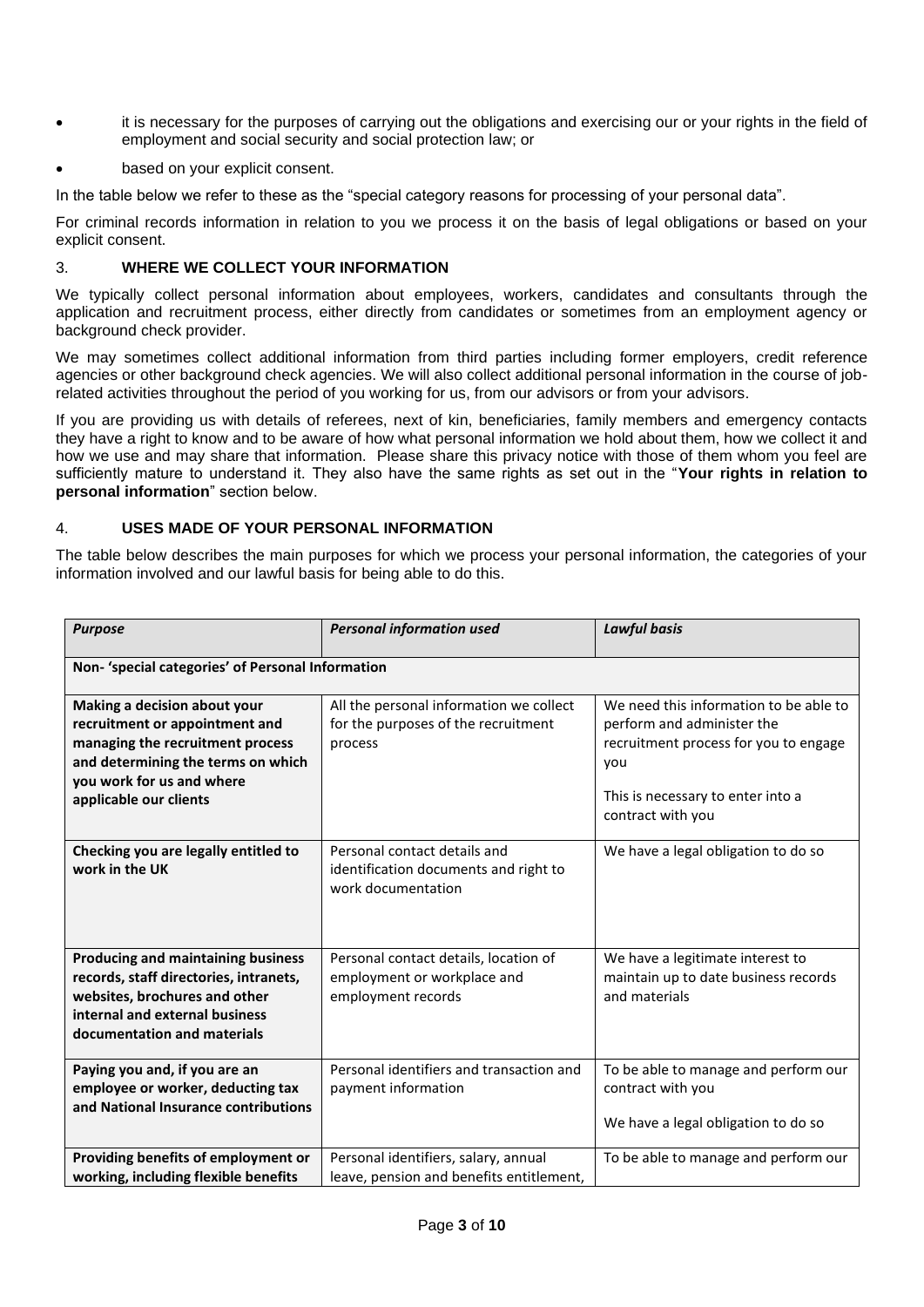| and liaising with benefit providers                                                                                                                                                                                                                 | transaction and payment information                                                                                                                                                                                                                                                                         | contract with you                                                                                                                                                                                                                                                   |
|-----------------------------------------------------------------------------------------------------------------------------------------------------------------------------------------------------------------------------------------------------|-------------------------------------------------------------------------------------------------------------------------------------------------------------------------------------------------------------------------------------------------------------------------------------------------------------|---------------------------------------------------------------------------------------------------------------------------------------------------------------------------------------------------------------------------------------------------------------------|
|                                                                                                                                                                                                                                                     |                                                                                                                                                                                                                                                                                                             | We may have a legal obligation to do                                                                                                                                                                                                                                |
|                                                                                                                                                                                                                                                     |                                                                                                                                                                                                                                                                                                             | <b>SO</b>                                                                                                                                                                                                                                                           |
| Administering the contract we have<br>entered into with you and our<br>contracts with clients                                                                                                                                                       | All your personal information excluding<br>'special categories' of personal<br>information and criminal records<br>information                                                                                                                                                                              | To be able to manage and perform our<br>contract with you                                                                                                                                                                                                           |
| Conducting performance reviews,<br>grievance or disciplinary hearings,<br>managing performance and<br>determining performance<br>requirements and making decisions<br>about compensation and benefits<br>and administration relating to the<br>same | Performance, disciplinary and grievance<br>information, employment records,<br>compensation history, salary, annual<br>leave, pension and benefits                                                                                                                                                          | We have a legitimate interest to<br>ensure that our workers are meeting<br>their performance objectives and that<br>the business is managing and<br>controlling the performance process<br>effectively<br>To be able to manage and perform our<br>contract with you |
| <b>Business management and planning,</b><br>including accounting and auditing,<br>conducting our normal business<br>operations and managing our<br>relationship with you and our clients                                                            | All your personal information excluding<br>'special categories' of personal<br>information and criminal records<br>information                                                                                                                                                                              | To be able to manage and perform our<br>contract with you and our clients.<br>We have a legitimate interest to run<br>and manage our business                                                                                                                       |
| Assessing qualifications for a<br>particular job or task, including<br>decisions about promotions and<br>ascertaining your fitness to work,<br>education, training and development<br>requirements                                                  | Personal identifiers, performance,<br>disciplinary and grievance information,<br>employment records,<br>compensation history, salary, annual<br>leave, pension and benefits and other<br>personal information excluding 'special<br>categories' of personal information and<br>criminal records information | We may be legally obliged to do so<br>To be able to manage and perform our<br>contract with you and our clients<br>We have a legitimate interest to run<br>and manage our business and to<br>ensure that our people are suitably<br>trained                         |
| <b>Making decisions about your</b><br>continued employment or<br>engagement or termination of our<br>working relationship                                                                                                                           | Personal identifiers, performance,<br>disciplinary and grievance information,<br>employment records, compensation<br>history, salary, annual leave, pension<br>and benefits                                                                                                                                 | We have a legitimate interest to<br>ensure that the workers we engage<br>continue to be suitably qualified<br>and/or appropriate for their role                                                                                                                     |
| <b>Managing sickness absence</b>                                                                                                                                                                                                                    | Personal identifiers, attendance history<br>and performance                                                                                                                                                                                                                                                 | To be able to manage and perform our<br>contract with you and our clients<br>We have a legitimate business interest<br>to ensure that the workers we engage<br>continue to be suitably qualified<br>and/or appropriate for their role                               |
| Complying with health and safety<br>obligations                                                                                                                                                                                                     | Personal identifiers, CCTV footage and<br>other information obtained through<br>electronic means such as swipecard and<br>key fob records, working environment<br>information                                                                                                                               | We have a legal obligation to comply<br>with Health and Safety laws<br>We also have a legal obligation to<br>report any accidents at work in<br>accordance with health and safety<br>laws                                                                           |
| Dealing with legal disputes involving                                                                                                                                                                                                               | All your personal information excluding                                                                                                                                                                                                                                                                     | To be able to manage and perform our                                                                                                                                                                                                                                |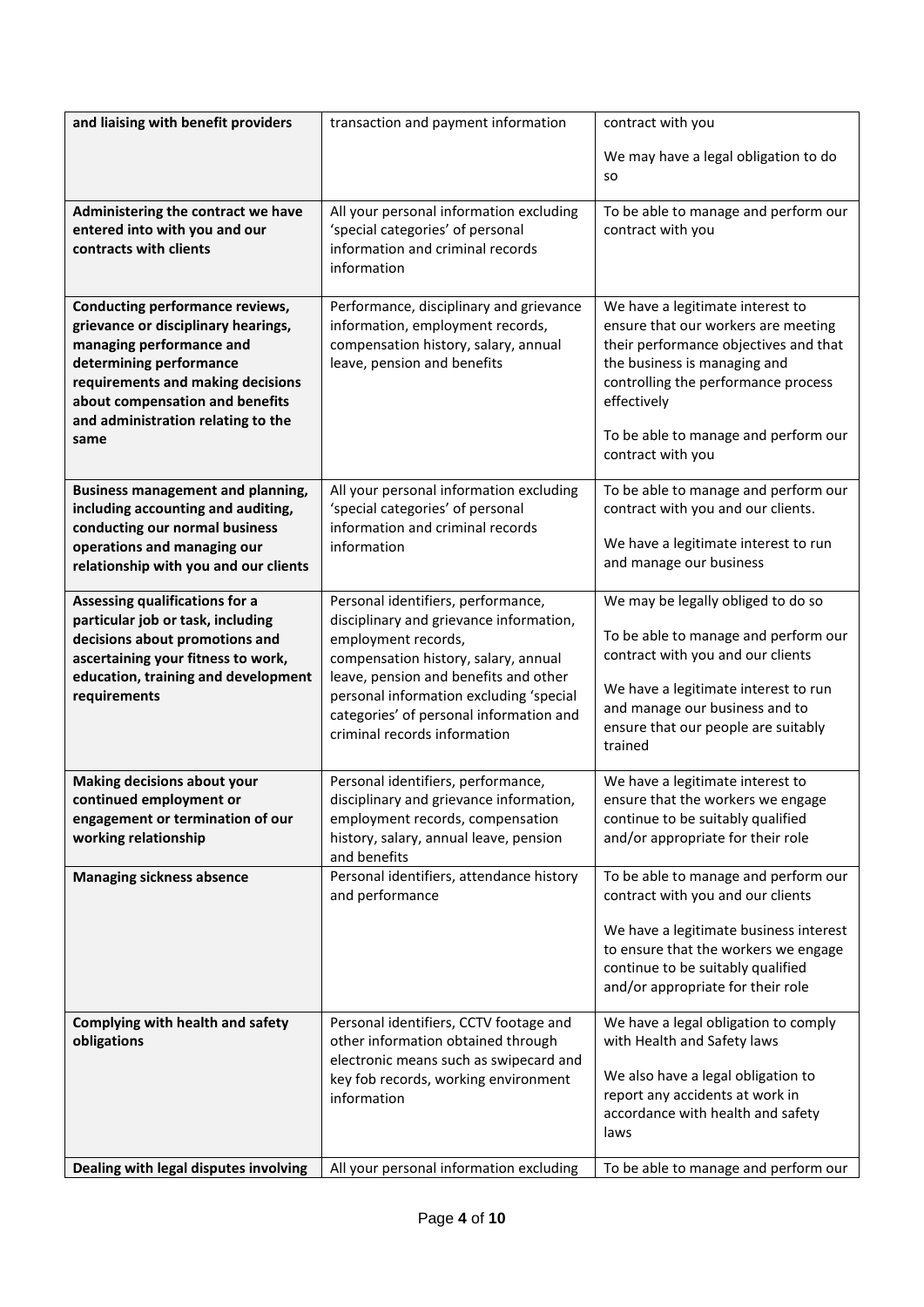| you, or other employees, workers,<br>candidates and consultants,<br>including accidents at work                                                                                                                                                                                                           | 'special categories' of personal<br>information and criminal records<br>information                                                                                                                                                                                                                                                                                                                              | contract with you and our clients<br>We have a legitimate interest to<br>ensure that all legal claims are<br>managed effectively                                                                                                                              |
|-----------------------------------------------------------------------------------------------------------------------------------------------------------------------------------------------------------------------------------------------------------------------------------------------------------|------------------------------------------------------------------------------------------------------------------------------------------------------------------------------------------------------------------------------------------------------------------------------------------------------------------------------------------------------------------------------------------------------------------|---------------------------------------------------------------------------------------------------------------------------------------------------------------------------------------------------------------------------------------------------------------|
| For the purposes of ensuring the<br>security of our premises, systems<br>and our information, to ensure<br>network and information security,<br>including preventing unauthorised<br>access to our computer and<br>electronic communications systems<br>and preventing malicious software<br>distribution | Personal identifiers, CCTV footage and<br>other information obtained through<br>electronic means such as swipecard and<br>key fob records<br>Use of our information and<br>communications systems, including the<br>computers and fixed and mobile phones<br>that we allow you to use, passwords,<br>personal identification numbers, IP<br>addresses, user names and other IT<br>system identifying information | We have a legitimate business in<br>ensuring our premises and systems are<br>secure<br>To be able to manage and perform our<br>contract with you and our clients                                                                                              |
| To facilitate the use of our IT systems<br>and monitor your use of our<br>information and communication<br>systems to ensure compliance with<br>our IT policies                                                                                                                                           | Personal identifiers, CCTV footage and<br>other information obtained through<br>electronic means such as swipecard and<br>key fob records<br>Use of our information and<br>communications systems, including the<br>computers and fixed and mobile phones<br>that we allow you to use, passwords,<br>personal identification numbers, IP<br>addresses, user names and other IT<br>system identifying information | We have a legitimate interest in<br>ensuring that our workers use our<br>computer systems and information<br>correctly and efficiently and in<br>compliance with our IT policies<br>To be able to manage and perform our<br>contract with you and our clients |
| To comply with our legal obligations,<br>for example in relation to PAYE,<br><b>National Insurance, Companies</b><br><b>House filings</b>                                                                                                                                                                 | Personal identifiers, transaction and<br>payment information, national<br>insurance number and other tax or<br>governmental identifiers<br>bank account details, payroll and tax<br>status, name, address, date of birth,<br>other directorships                                                                                                                                                                 | We have a legal obligation to do so                                                                                                                                                                                                                           |
| To conduct data analytics studies to<br>review and better understand<br>worker engagement, retention and<br>attrition rates                                                                                                                                                                               | Employment and rejection records                                                                                                                                                                                                                                                                                                                                                                                 | We have a legitimate interest in order<br>to improve as an employer and<br>employment agency/business                                                                                                                                                         |
| For the purposes of equal<br>opportunities monitoring                                                                                                                                                                                                                                                     | Name, title, date of birth; gender;<br>marital status; salary, annual leave,<br>pension and benefits; location of<br>employment or workplace                                                                                                                                                                                                                                                                     | We may have a legal obligation to do<br>so and we have a legitimate interest in<br>doing so to make sure our business is a<br>fair place to work                                                                                                              |
| Storage of records relating to you<br>and also records relating to our                                                                                                                                                                                                                                    | All non-'special categories' of personal                                                                                                                                                                                                                                                                                                                                                                         | To be able to manage and fulfil our<br>contract with you and our clients, we                                                                                                                                                                                  |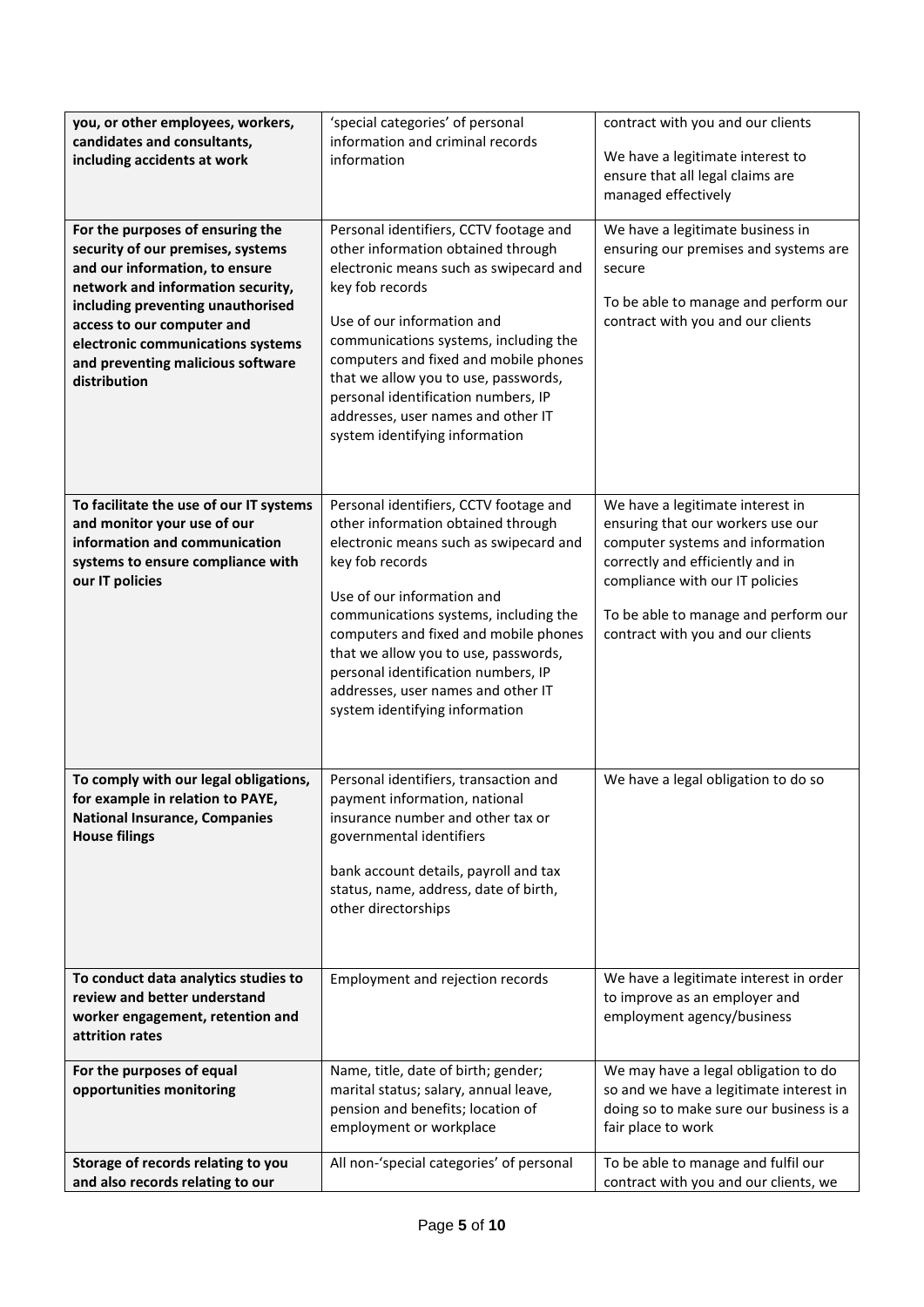| business                                                                                                                                                                                                                                                                                                          | information                                                                                                                                               | may have a legal obligation to do so<br>and we also have a legitimate interest<br>to keep proper records                                                                                                                                                                                               |
|-------------------------------------------------------------------------------------------------------------------------------------------------------------------------------------------------------------------------------------------------------------------------------------------------------------------|-----------------------------------------------------------------------------------------------------------------------------------------------------------|--------------------------------------------------------------------------------------------------------------------------------------------------------------------------------------------------------------------------------------------------------------------------------------------------------|
| To manage our relationship with you<br>and our clients and to deal with any<br>disputes or claims involving you                                                                                                                                                                                                   | All the personal information about you<br>excluding special category information<br>and criminal records information                                      | To be able to manage and fulfil our<br>contract with you and our clients, we<br>may have a legal obligation to do so<br>and we also have a legitimate interest<br>to manage our relationship and deal<br>with disputes                                                                                 |
| For the purpose of complying with<br>any legal or regulatory requirements                                                                                                                                                                                                                                         | All the personal information about you<br>excluding special category information<br>and criminal records information                                      | We have a legal obligation to comply<br>with any legal requirements and we<br>have a legitimate interest in complying<br>with any regulatory requirements                                                                                                                                              |
| 'Special categories' of Personal Information or criminal records                                                                                                                                                                                                                                                  |                                                                                                                                                           |                                                                                                                                                                                                                                                                                                        |
| Storage of records relating to you<br>and also records relating to our<br>business                                                                                                                                                                                                                                | All 'special categories' of personal<br>information                                                                                                       | We process special category personal<br>data on the basis of the "special<br>category reasons for processing of<br>your personal data" referred to in<br>section 2 above. For criminal records<br>information we process it on the basis<br>of legal obligations or based on your<br>explicit consent. |
| We will use information relating to<br>your absence from work, which may<br>include sickness absence or family-<br>related absences, to comply with<br>employment and other laws                                                                                                                                  | Information about your health, including<br>any medical condition, health and<br>sickness records, medical records and<br>health professional information | We process special category personal<br>data on the basis of the "special<br>category reasons for processing of<br>your personal data" referred to in<br>section 2 above                                                                                                                               |
| We will use information about your<br>physical or mental health to provide<br>you with benefits under your<br>contract                                                                                                                                                                                            | Information about your health, including<br>any medical condition, health and<br>sickness records, medical records and<br>health professional information | We process special category personal<br>data on the basis of the "special<br>category reasons for processing of<br>your personal data" referred to in<br>section 2 above                                                                                                                               |
| We will use information about your<br>physical or mental health, or<br>disability status, to ensure your<br>health and safety in the workplace<br>and to assess your fitness to work, to<br>provide appropriate workplace<br>adjustments, to monitor and manage<br>sickness absence and to administer<br>benefits | Information about your health, including<br>any medical condition, health and<br>sickness records, medical records and<br>health professional information | We process special category personal<br>data on the basis of the "special<br>category reasons for processing of<br>your personal data" referred to in<br>section 2 above                                                                                                                               |
| We will use information about your<br>race or national or ethnic origin,<br>religious, philosophical or moral<br>beliefs, or your sexual life or sexual<br>orientation or political beliefs, to<br>ensure meaningful equal<br>opportunity monitoring and                                                          | Information about your race or<br>ethnicity, religious beliefs, sexual<br>orientation and political opinions                                              | We process special category personal<br>data on the basis of the "special<br>category reasons for processing of<br>your personal data" referred to in<br>section 2 above                                                                                                                               |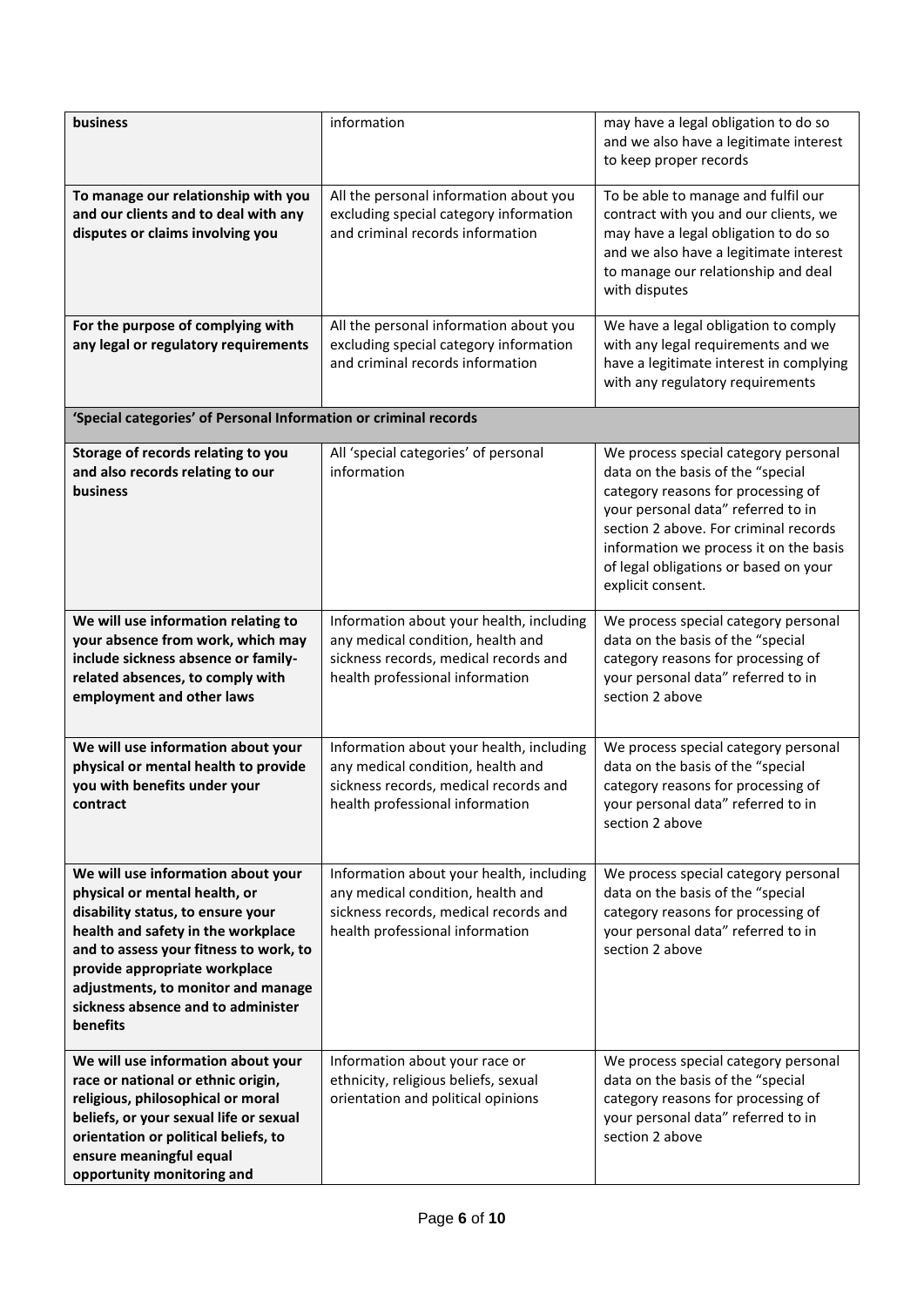| reporting                                                                                                                                                                     |                                                                                                                                                           |                                                                                                                                                                                                                                                                                                                           |
|-------------------------------------------------------------------------------------------------------------------------------------------------------------------------------|-----------------------------------------------------------------------------------------------------------------------------------------------------------|---------------------------------------------------------------------------------------------------------------------------------------------------------------------------------------------------------------------------------------------------------------------------------------------------------------------------|
| For drug and alcohol testing to<br>check compliance against your<br>contract terms and compliance with<br>legal requirements an client<br>requirements                        | Information about your health, including<br>any medical condition, health and<br>sickness records, medical records and<br>health professional information | We process special category personal<br>data on the basis of the "special<br>category reasons for processing of<br>your personal data" referred to in<br>section 2 above                                                                                                                                                  |
| We will use and retain information<br>about criminal convictions to comply<br>with law and in order to determine<br>your eligibility to undertake<br>particular types of work | Information about your criminal<br>convictions and offences                                                                                               | For criminal records information we<br>process it on the basis of legal<br>obligations or based on your explicit<br>consent                                                                                                                                                                                               |
| To comply with our legal obligations<br>and our regulatory obligations                                                                                                        | All 'special categories' of personal<br>information we collect about you<br>All criminal records information we<br>collect about you                      | We process special category personal<br>data on the basis of the "special<br>category reasons for processing of<br>your personal data" referred to in<br>section 2 above excluding consent<br>For criminal records information we<br>process it on the basis of legal<br>obligations or based on your explicit<br>consent |
| To manage our relationship with you<br>and to deal with any disputes or<br>claims involving you                                                                               | All 'special categories' of personal<br>information we collect about you<br>All criminal records information we<br>collect about you                      | We process special category personal<br>data on the basis of the "special<br>category reasons for processing of<br>your personal data" referred to in<br>section 2 above<br>For criminal records information we<br>process it on the basis of legal<br>obligations or based on your explicit<br>consent                   |

For some of your personal information you will have a legal, contractual or other requirement or obligation for you to provide us with your personal information. If you do not provide us with the requested personal information we may not be able to engage your or we may not be able to properly perform our contract with you or comply with legal obligations and we may have to terminate your engagement. For other personal information you may not be under an obligation to provide it to us, but if you do not provide it then we may not be able to properly perform our contract with you.

You should be aware that it is not a condition of any contract with us that you agree to any request for consent from us. Where you have given us your consent to use your personal information in a particular manner, you have the right to withdraw this consent at any time, which you may do by contacting us as described in the "**Contacting us**" section below.

Please note however that the withdrawal of your consent will not affect any use of the data made before you withdrew your consent and we may still be entitled to hold and process the relevant personal information to the extent that we are entitled to do so on bases other than your consent. Withdrawing consent may also have the same effects as not providing the information in the first place, for example we may no longer be able to provide certain benefits to you.

# 5. **DISCLOSURE OF YOUR PERSONAL INFORMATION**

We share personal information with the following parties:

• **Companies in the same group of companies as us**: for the purpose of providing a service to you.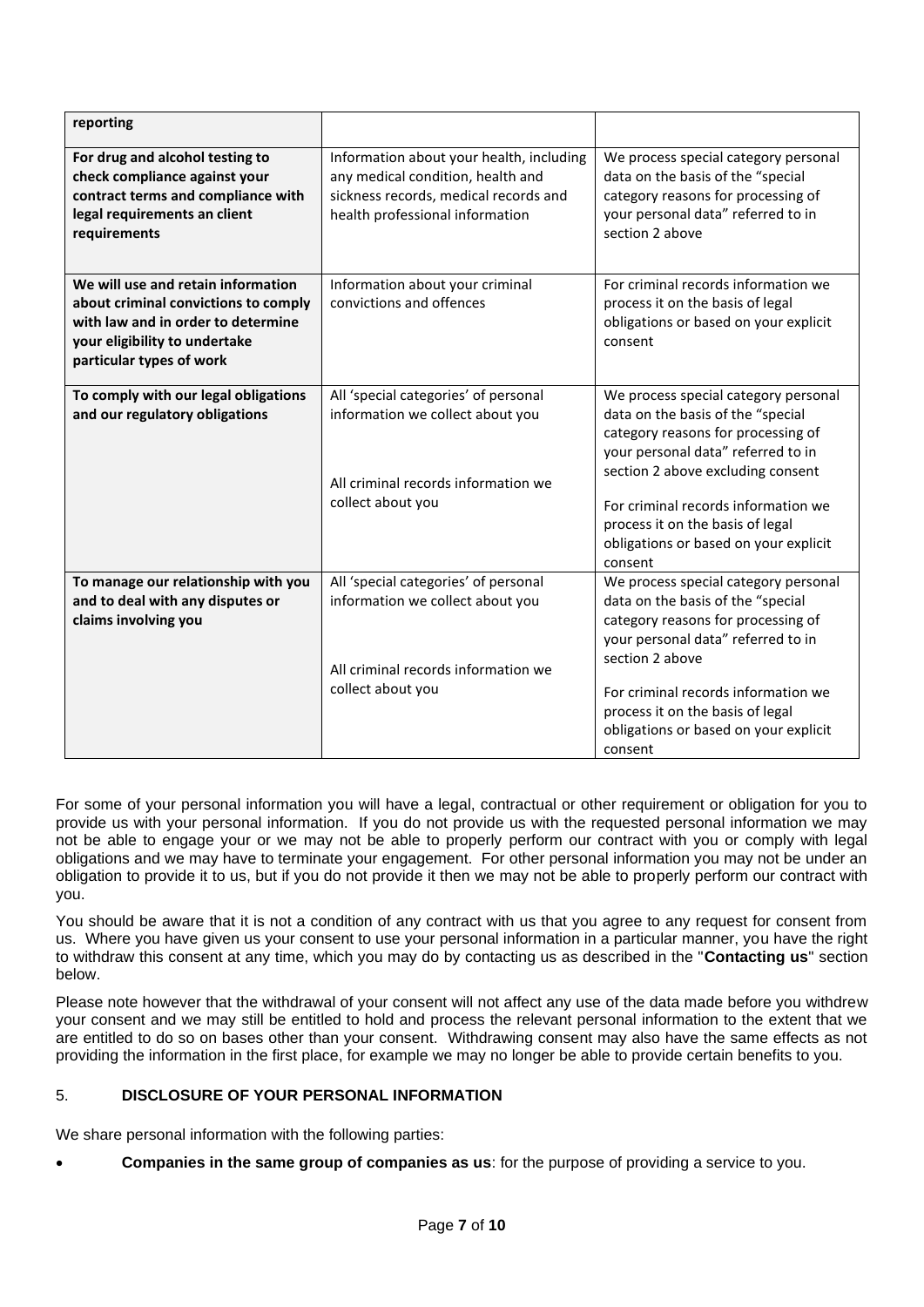- **Any party approved by you**.
- **Our professional advisors**: such as lawyers, accountants, financial advisors, consultants and other advisors.
- **Your professional advisors**: such as lawyers, accountants, financial advisors, consultants and other advisors
- **Clients of our business where necessary**: for example for candidates seeking positions with our clients or those workers and consultants engaged by us working for our clients; or if you are visiting the premises or site of a customer they will need your details for access and security.
- **Other service providers to our business and advisors**: for example payroll, pension administration, benefits provision, banks, professional advisors, contractors, CCTV providers and administration and IT services. All our third-party service providers are required to take appropriate security measures to protect your personal information.
- **Purchasers of our business**: buyers or perspective buyers to whom we sell or negotiate to sell our business.
- **Prospective new employers:** for the provision of references for you.
- **The Government or our regulators**: where we are required to do so by law or to assist with their investigations or initiatives, for example HMRC or the Information Commissioner's Office.
- **Police, law enforcement and security services**: to assist with the investigation and prevention of crime and the protection of national security.

We do not disclose personal information to anyone else except as set out above unless we have your consent or we are legally obliged to do so. We do not sell your data.

## 6. **TRANSFERRING YOUR PERSONAL INFORMATION INTERNATIONALLY**

The personal information we collect may be transferred to and stored in countries outside of the UK and the European Union. Some of these jurisdictions require different levels of protection in respect of personal information and, in certain instances, the laws in those countries may be less protective than the jurisdiction you are typically resident in. We will take all reasonable steps to ensure that your personal information is only used in accordance with this privacy notice and applicable data protection laws and is respected and kept secure and where a third part processes your data on our behalf we will put in place appropriate safeguards as required under data protection laws. For further details please contact us by using the details set out in the "**Contacting us**" section below.

Our directors and other individuals working for us may in limited circumstances access personal information outside of the UK and European Union if they are on holiday abroad outside of the UK or European Union. If they do so they will be using our security measures and will be subject to their arrangements with us which are subject to English Law and the same legal protections that would apply to accessing personal data within the UK.

In limited circumstances the people to whom we may disclose personal information as mentioned in the section "**Disclosure of your personal information**" above may be located outside of the UK and European Union. In these cases we will impose any legally required protections to the personal information as required by law before it is disclosed.

If you require more details on the arrangements for any of the above then please contact us using the details in the "**Contacting us**" section below.

## 7. **HOW LONG WE KEEP PERSONAL INFORMATION FOR**

The duration for which we retain your personal information will differ depending on the type of information and the reason why we collected it from you. However, in some cases personal information may be retained on a long term basis: for example, personal information that we need to retain for legal purposes will normally be retained in accordance with usual commercial practice and regulatory requirements. Generally, where there is no legal requirement we retain all physical and electronic records for a period of 6 years (if you are a current employee or worker/consultant, this may be for 6 years after your employment/assignment ends). Exceptions to this rule are:

• CCTV records which are held for no more than 30 days unless we need to preserve the records for the purpose of prevention and detection of crime;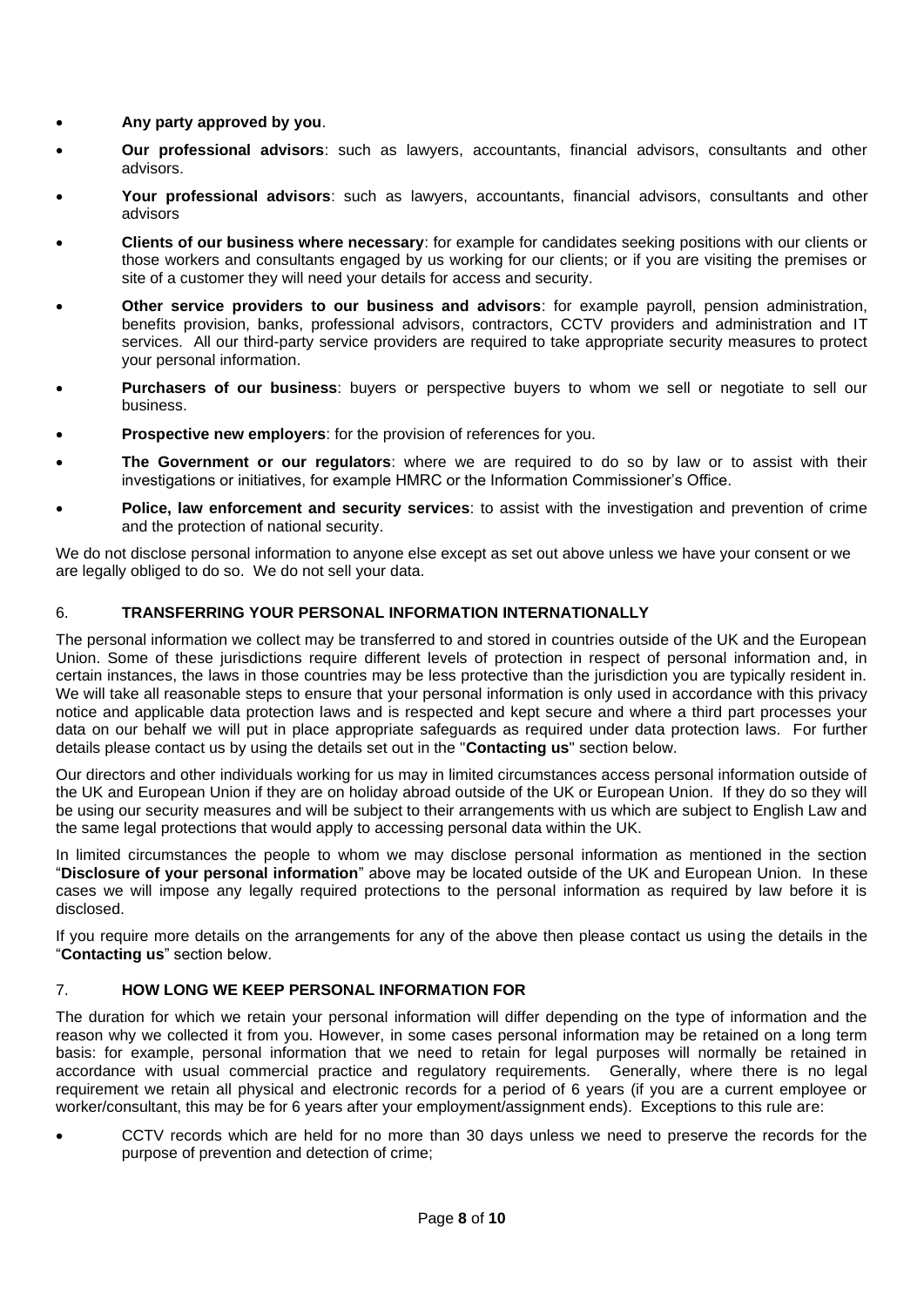- Details regarding unsuccessful job applicants (for direct employment with us) where we hold records for a period of not more than 12 months;
- Information that may be relevant to personal injury claims, employment claims, discrimination claims may be retained until the limitation period for those types of claims has expired. For personal injury or discrimination claims this can be an extended period as the limitation period might not start to run until a long time after you have worked for us.
- Information that may be useful to a pension provider or benefit provider which we may retain for the period that your pension or benefit is payable.

It is important to ensure that the personal information we hold about you is accurate and up-to-date, and you should let us know if anything changes, for example if you move home or change your phone number or email address. You can contact us by using the details set out in the "**Contacting us**" section below or contact a member of the HR department.

# 8. **YOUR RIGHTS IN RELATION TO PERSONAL INFORMATION**

You have the following rights in relation to your personal information:

- the right to be informed about how your personal information is being used;
- the right to access the personal information we hold about you:
- the right to request the correction of inaccurate personal information we hold about you;
- the right to request the erasure of your personal information in certain limited circumstances;
- the right to restrict processing of your personal information where certain requirements are met;
- the right to object to the processing of your personal information;
- the right to request that we transfer elements of your data either to you or another service provider; and
- the right to object to certain automated decision making processes using your personal information.

You should note that some of these rights, for example the right to require us to transfer your data to another service provider or the right to object to automated decision making, may not apply as they have specific requirements and exemptions which apply to them and they may not apply to personal information recorded and stored by us. For example we do not use automated decision making in relation to your personal data. However some have no conditions attached, so your right to withdraw consent or object to processing for direct marketing are absolute rights.

Whilst this privacy notice sets out a general summary of your legal rights in respect of personal information, this is a very complex area of law. More information about your legal rights can be found on the Information Commissioner's website at https://ico.org.uk/for-the-public/.

To exercise any of the above rights, or if you have any questions relating to your rights, please contact us by using the details set out in the "**Contacting us**" section below.

If you are unhappy with the way we are using your personal information you can also complain to the UK Information Commissioner's Office or your local data protection regulator. We are here to help and encourage you to contact us to resolve your complaint first.

## 9. **CHANGES TO THIS NOTICE**

We may update this privacy notice from time to time. When we change this notice in a material way, we will update the version date at the bottom of this page. For significant changes to this notice we will try to give you reasonable notice unless we are prevented from doing so. Where required by law we will seek your consent to changes in the way we use your personal information.

# 10. **CONTACTING US**

In the event of any query or complaint in connection with the information we hold about you, please email our QHSE Compliance Manager Helen Colwill at helenc@wilcock.co.uk or write to us at the registered office address.